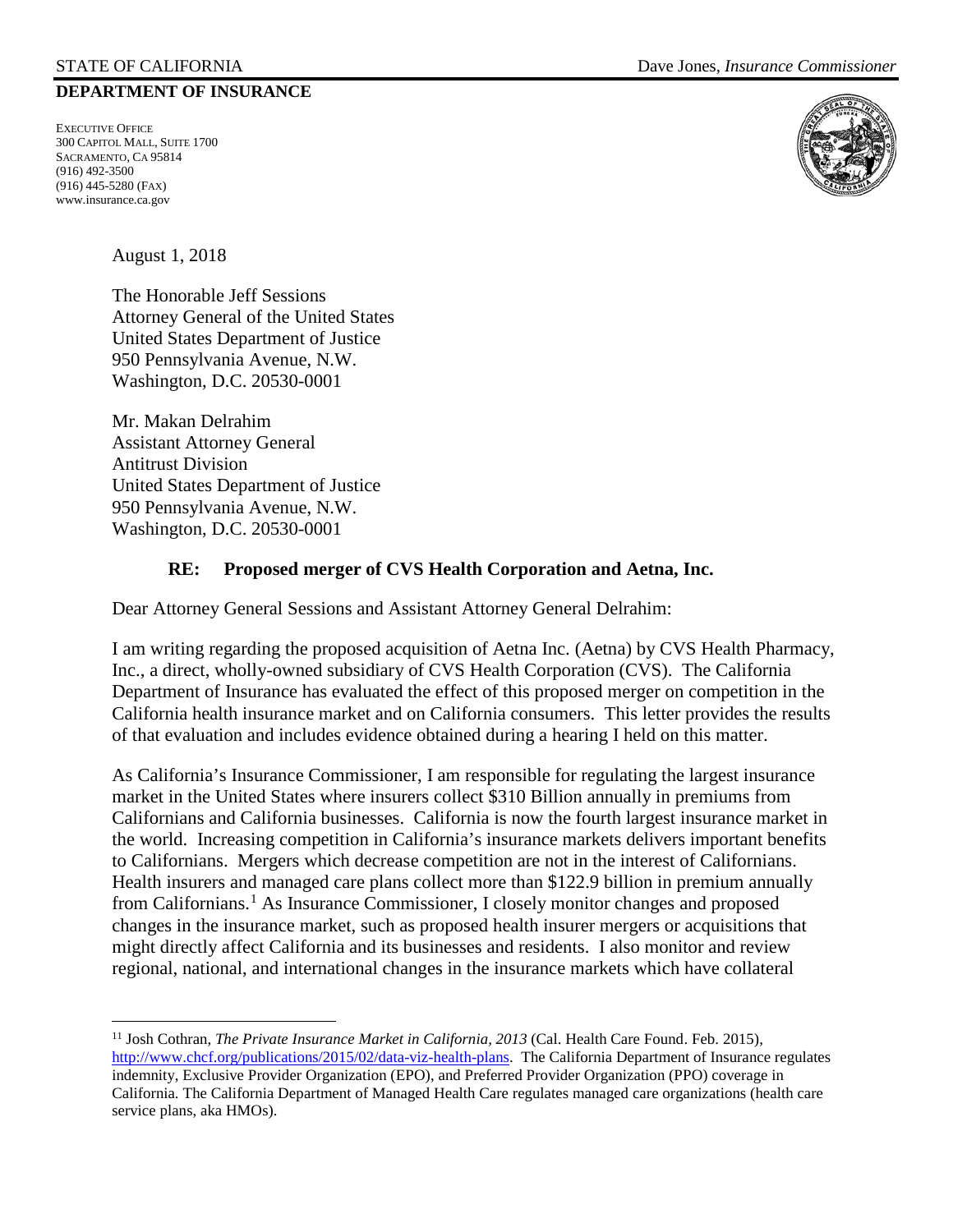Attorney General Sessions and Assistant Attorney General Delrahim August 1, 2018 Page 2 of 14

impacts on the California insurance market. The California Department of Insurance is routinely called upon for its expertise on national insurance market and regulatory issues.

In 2016, I reviewed three proposed health insurance mergers, two of which I concluded were anti-competitive. The first merger, that of Centene and Health Net, involved a company focused on government contracts (Centene) acquiring a struggling company active in the commercial market (Health Net). I approved that acquisition after imposing stringent requirements on the combined entity to remain in the commercial market as a strengthened, viable competitor. The second proposed merger, that of Anthem and Cigna, I concluded was anti-competitive under the U.S. Department of Justice (DOJ) and Federal Trade Commission (FTC) Anti-Trust Guidelines. After an extensive legal and evidentiary hearing I formally requested that the DOJ bring an action to block the Anthem-Cigna merger.<sup>[2](#page-1-0)</sup> The DOJ filed an action and obtained a federal district court order blocking that merger. I also concluded, after an extensive legal and evidentiary hearing, that the third proposed merger, that of Aetna and Humana, was anticompetitive and would reduce consumer choice, reduce the quality of healthcare in California, and was likely to result in increased prices. I formally requested that the DOJ sue to block the Aetna-Humana merger.<sup>[3](#page-1-1)</sup> The DOJ sued to block this merger and obtained a federal district court order blocking the merger, which was consistent with the findings I had made regarding the anticompetitive impacts of this merger.

The three mergers of health insurers in 2016 involved horizontal mergers -- they were mergers involving competitors in the same industry. In contrast the proposed CVS-Aetna merger is predominantly a vertical merger, involving entities that do not largely directly compete with each other: a health insurer and a pharmacy benefit manager (PBM) / retail pharmacy chain which operate at different points in the health insurance and pharmaceutical supply chain or service. Vertical mergers (also called "non-horizontal" mergers) can raise competition concerns however, because if a seller owns their supplier, they may erect barriers that also make it difficult for other sellers to use that supplier. This is especially problematic if that supplier has dominant market power, which is the case here with CVS. Although this merger is predominantly a vertical one, this merger also has horizontal impacts.

The proposed CVS-Aetna merger raises a number of competitive concerns for California health insurance and healthcare consumers. CVS has a dominant footprint as a retail pharmacy chain. It also dominates the market for PBM services through its subsidiary, CVS-Caremark. As a PBM, CVS-Caremark acts as an intermediary in the drug distribution chain by negotiating prices with drug companies, and receiving rebates from them, while also establishing networks and formularies for insurers. Consolidating the retail and PBM services of CVS with a major health insurer may have an adverse effect on the ability of other health insurers to access these

<span id="page-1-0"></span><sup>&</sup>lt;sup>2</sup> See Letter of Insurance Commissioner Dave Jones to Attorney General Loretta Lynch dated June 16, 2016 containing detailed findings of fact and law regarding anti-competitive impact of Anthem-Cigna merger,

<span id="page-1-1"></span><http://cdicms.insurance.ca.gov/0400-news/0100-press-releases/2016/upload/LetterUSDOJAnthem-Cigna06-16-16.pdf> <sup>3</sup> See Letter of Insurance Commissioner Dave Jones to Attorney General Loretta Lynch dated June 23, 2016 containing detailed findings of fact and law regarding anti-competitive impact of Aetna-Humana merger.

[http://www.insurance.ca.gov/01-consumers/110-health/60-resources/upload/Aetna-Humana-Letter-to-US-DOJ-Final-](http://www.insurance.ca.gov/01-consumers/110-health/60-resources/upload/Aetna-Humana-Letter-to-US-DOJ-Final-835am-signed.pdf)[835am-signed.pdf](http://www.insurance.ca.gov/01-consumers/110-health/60-resources/upload/Aetna-Humana-Letter-to-US-DOJ-Final-835am-signed.pdf)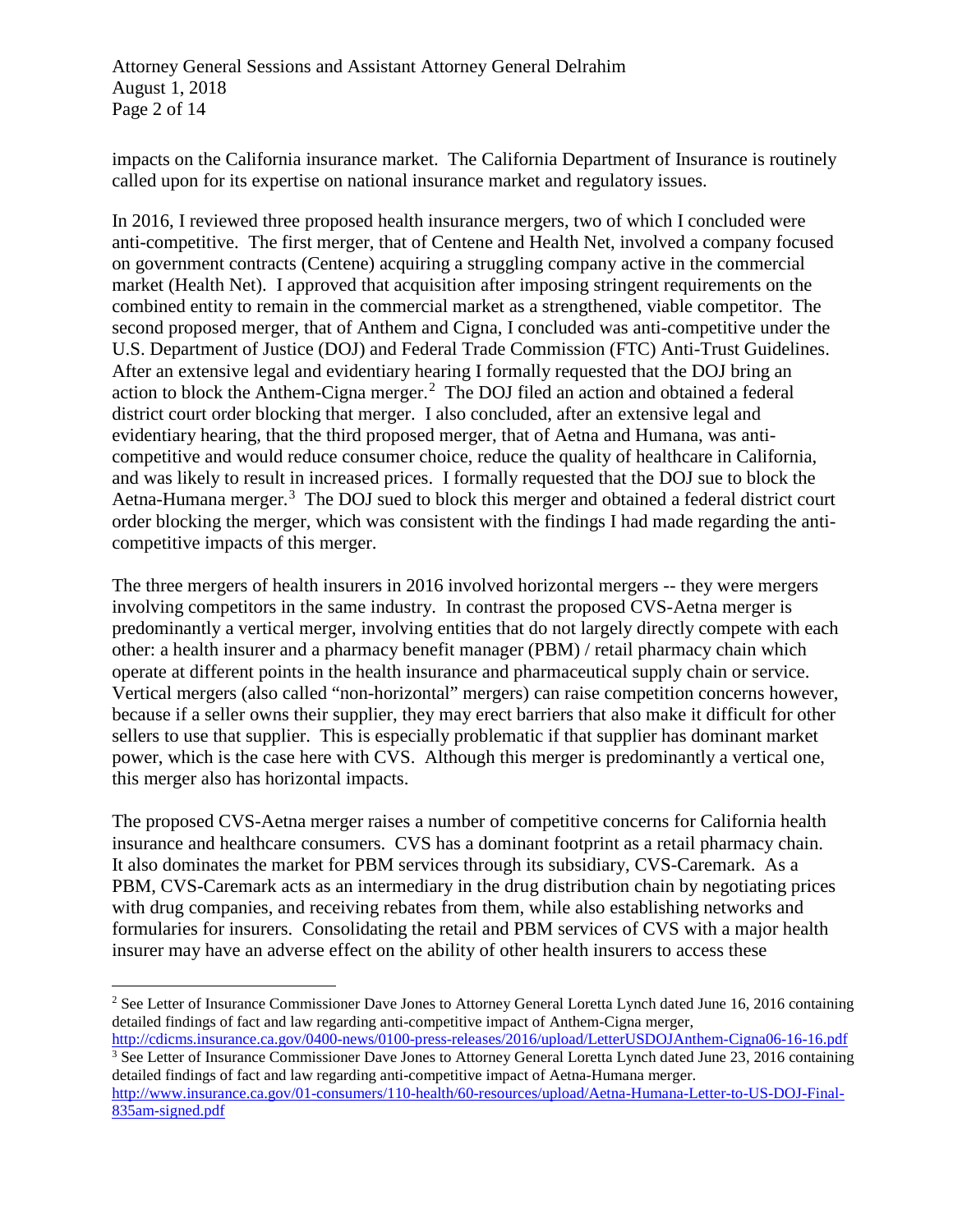Attorney General Sessions and Assistant Attorney General Delrahim August 1, 2018 Page 3 of 14

suppliers, hindering their ability to compete in, or enter, the California insurance market. Such anti-competitive impacts could hurt California consumers.

My Department does not have direct approval authority over this proposed acquisition because the transaction does not involve a California domestic or commercially domiciled insurance company. However, the transaction does involve an Aetna subsidiary, Aetna Life Insurance Company, which is licensed by the California Department of Insurance to sell health insurance in California, and provides coverage to more than a million Californians.

This merger poses immediate competitive concerns in California and nationwide, based on an evaluation of regional markets using the factors recited in the DOJ *Non-Horizontal Merger*  Guidelines, revised April 18, 1997.<sup>[4](#page-2-0)</sup> Similarly, the merger poses competitive concerns in the Medicare Part D market when reviewed using the factors recited in the U.S. DOJ and Federal Trade Commission's (FTC's) *Horizontal Merger Guidelines*. [5](#page-2-1) Additionally, another significant concern is that the proposed merger of Aetna and CVS removes Aetna as a potential competitor from an already concentrated PBM market. In an era where the largest insurers increase barriers to entry by consolidating market power, the loss of a PBM entrant with the resources and expertise needed to expand into a heavily consolidated market would be a substantial loss for Californians as well as nationally.

The proposed CVS-Aetna merger would combine the country's third largest health insurer by market value with one of the country's largest PBM / pharmacy chains at a time when the national market for PBM services is already highly concentrated. In addition to removing Aetna as an important potential competitor from the PBM marketplace, the enhanced market power of a merged CVS and Aetna will have an anticompetitive effect on both California's PBM and health insurance markets, as well as an anticompetitive impact on the retail pharmacy market. The combined entity will also be able to increase barriers to other entities seeking entry into the PBM market, increase costs, decrease the quality of care provided to its members, and reduce competition in the retail pharmacy market. Accordingly, in light of the anti-competitive impacts of the proposed merger, and the fact that the alleged benefits could be achieved through other arrangements, such as contracting, I conclude that the proposed merger of CVS and Aetna is anti-competitive and recommend that the United States Department of Justice challenge this transaction.

#### I. BACKGROUND: THE CVS-AETNA MERGER HEARING

I held a public hearing regarding the proposed merger on June 19, 2018. The hearing transcript, reports of expert witnesses, and comments submitted by the companies and members of the

<span id="page-2-0"></span> <sup>4</sup> U.S. Dep't of Justice *Non-Horizontal Merger Guidelines*,(originally issued as part of "U.S. Department of Justice Merger Guidelines, June 14, 1984") [hereinafter *Non-Horizontal Merger Guidelines*], *available at*  [https://www.justice.gov/sites/default/files/atr/legacy/2006/05/18/2614.pdf.](https://www.justice.gov/sites/default/files/atr/legacy/2006/05/18/2614.pdf)

<span id="page-2-1"></span><sup>5</sup> U.S. Dep't of Justice & Fed. Trade Comm'n, *Horizontal Merger Guidelines* (Aug. 19, 2010) [hereinafter *Horizontal Merger Guidelines*], *available at* [https://www.ftc.gov/sites/default/files/attachments/merger-review/100819hmg.pdf.](https://www.ftc.gov/sites/default/files/attachments/merger-review/100819hmg.pdf)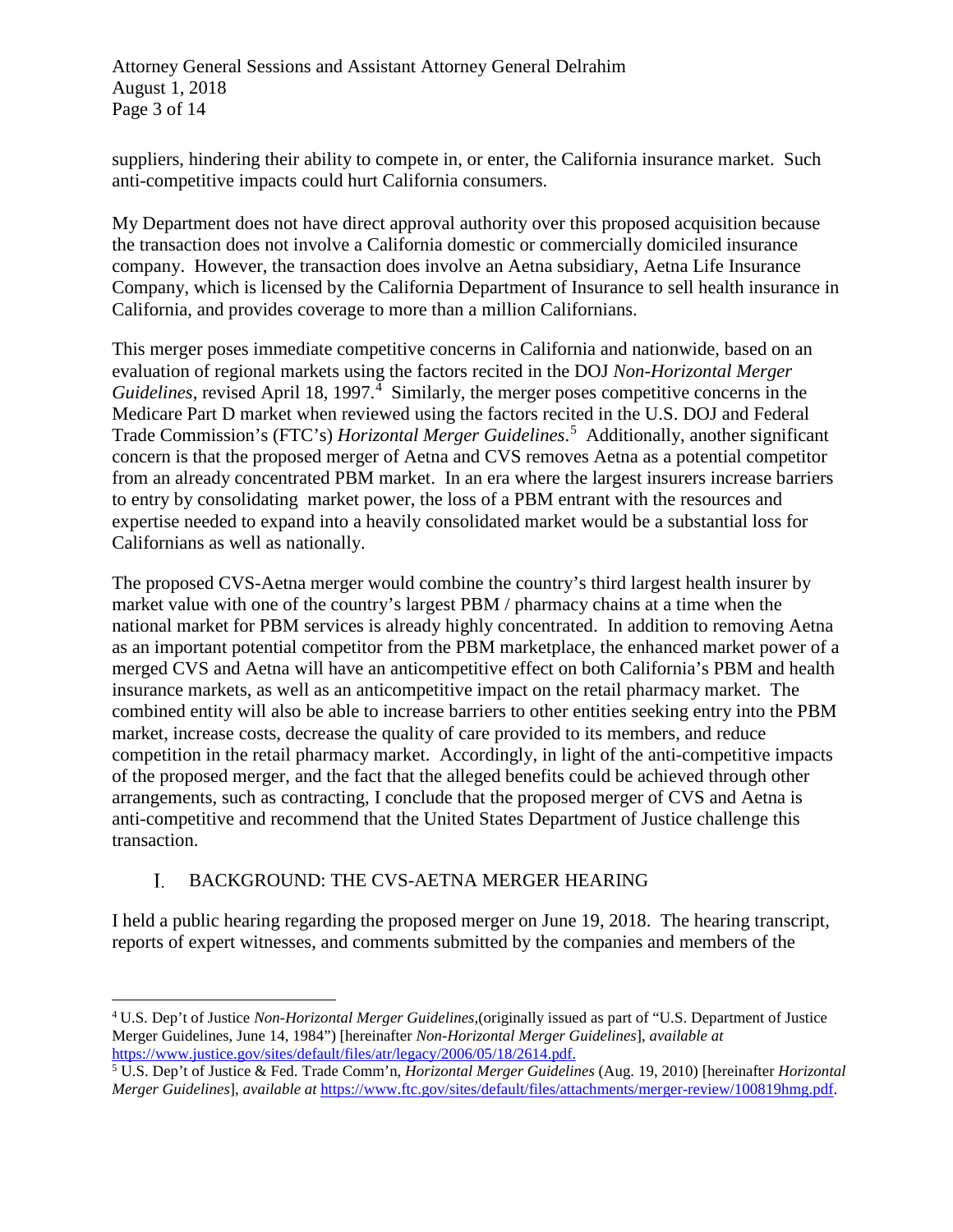Attorney General Sessions and Assistant Attorney General Delrahim August 1, 2018 Page 4 of 14

public are available on the website of the California Department of Insurance.<sup>[6](#page-3-0)</sup> Thomas M. Moriarty, Executive Vice President, Chief Policy and External Affairs Officer, and General Counsel, testified for CVS, and Kristen Miranda, California Market President and West Region Head, testified for Aetna. Expert witnesses offered analyses of the competitive impact of the proposed mergers. Representatives of consumers, medical providers, and community organizations also testified. I also received written public comment. Further, my Department and I reviewed multiple studies and published articles regarding the impact of health insurance mergers, and the CVS and Aetna merger in particular.

THERE IS SUBSTANTIAL EVIDENCE THAT THE MERGER WOULD IMPAIR COMPETITION BY INCREASING MARKET CONCENTRATION AND ENHANCING CVS/AETNA'S MARKET SHARE AND MARKET POWER IN THE PBM MARKET, THEREBY ERECTING BARRIERS TO NEW ENTRANTS.

The PBM market, like the rest of the health insurance market in California and nationally, already suffers from a high degree of market concentration and limited competition. Approximately 70% of all prescriptions are filled by one of three PBM firms: Express Scripts, Caremark (owned by CVS), and OptumRx (owned by UnitedHealth).<sup>[7](#page-3-1)</sup> It is difficult for new entities to enter and compete in the PBM market. This difficulty is amplified in a large market like California. The concentrated nature of the PBM market, the lack of a strong regulatory scheme, and the opaqueness of PBM contracts, puts consumers and direct purchasers of PBM services at a severe disadvantage.

#### *A. The CVS-Aetna merger will eliminate Aetna as a potential entrant into the already highly condensed and competitive PBM market.*

By acquiring Aetna, CVS prevents Aetna from entering the PBM market as a separate competitor. Aetna has stated publicly that it had considered entering the PBM marketplace prior to agreeing to be purchased by CVS.<sup>[8](#page-3-2)</sup> Aetna, as one of the nation's largest health insurers, could develop its own in-house PBM. In fact, Aetna currently undertakes numerous important PBM services in-house, including rebate contracting with drug manufacturers for most of its commercial clients, as well as formulary development.<sup>[9](#page-3-3)</sup>

<span id="page-3-0"></span> <sup>6</sup> California Department of Insurance (CDI) Hearing transcript and materials are available at: [http://www.insurance.ca.gov/01-consumers/110-health/60-resources/Aetna-CVS-Merger-Information.cfm.](http://www.insurance.ca.gov/01-consumers/110-health/60-resources/Aetna-CVS-Merger-Information.cfm)

<span id="page-3-1"></span><sup>&</sup>lt;sup>7</sup> Amanda Starc, Associate Professor of Strategy, Kellogg School of Management, Northwestern University, *Comments on Selected Issues RE: the Proposed Mergers of Aetna and CVS,* May 15, 2018 (rev. July 3, 2018) ("Starc Report"), at 9; *citing* Fein, Adam, *The 2017 Economic Report on U.S. Pharmacies and Pharmacy Benefit Managers*, (2017) Pembroke Consulting, Inc. and Drug Channels Institute.

<span id="page-3-2"></span><sup>8</sup> Thomas Sabatino, *Testimony*, House Judiciary Committee, Subcommittee on Regulatory Reform, Commercial and Antitrust Law, February 27, 2018 at 40:01 of recorded testimony available here:

<span id="page-3-3"></span>[https://judiciary.house.gov/hearing/competition-pharmaceutical-supply-chain-proposed-merger-cvs-health-aetna/.](https://judiciary.house.gov/hearing/competition-pharmaceutical-supply-chain-proposed-merger-cvs-health-aetna/) <sup>9</sup> CVS Aetna Supplemental Submission to CDI July 16, 2018, [http://www.insurance.ca.gov/01-consumers/110](http://www.insurance.ca.gov/01-consumers/110-health/60-resources/upload/CVS-Aetna-Supplemental-Submission-to-CDI-July-16-2018.pdf) [health/60-resources/upload/CVS-Aetna-Supplemental-Submission-to-CDI-July-16-2018.pdf.](http://www.insurance.ca.gov/01-consumers/110-health/60-resources/upload/CVS-Aetna-Supplemental-Submission-to-CDI-July-16-2018.pdf)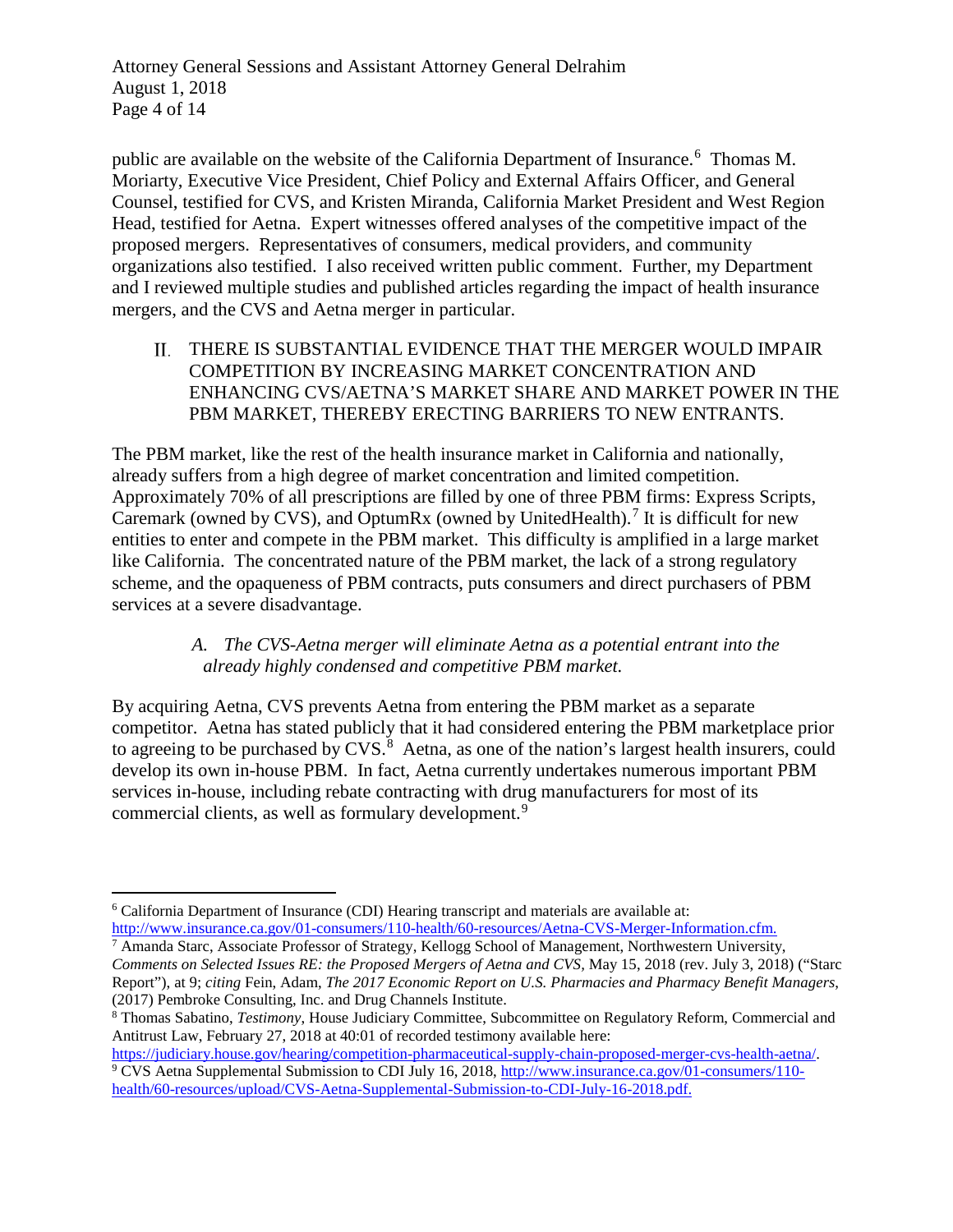Attorney General Sessions and Assistant Attorney General Delrahim August 1, 2018 Page 5 of 14

Aetna's financial statements to the SEC state that it performs the following PBM services for Aetna's pharmacy customers, including: product development, commercial formulary management, pharmacy rebate contracting and administration, sales and account management and precertification programs.<sup>10</sup> This demonstrates an existing proficiency and level of experience providing significant PBM services. If Aetna were to enter the PBM market and offer PBM services to others, it would provide meaningful additional competition in the PBM market. $11$ 

The *Non-Horizontal Merger Guidelines* point out that "the non-horizontal merger of a firm already in the market… with a potential entrant… to the market may adversely affect competition in the market."[12](#page-4-2) Removal of a potential competitor from the market may have the effect of "harm to 'perceived potential competition.'"[13](#page-4-3) The removal of Aetna as a potential PBM entrant eliminates a potential large competitor that would have reduced concentration in the market. When there is more competition in the market, prices tend to decrease and consumers can benefit from not only lower prescription drug prices, but, potentially, lower premiums as well if health insurers pass on drug cost savings to insureds. Additionally, in order for a PBM to be successful, it needs covered lives to negotiate volume discounts with drug manufacturers. Removal of Aetna, the third largest health insurer in the nation with more than 23 million covered lives, from the PBM market restricts the opportunities for new as well as existing PBM competitors in the market. Further, as Aetna provides its own key PBM functions in-house, given its market share in the insurance market it is also already a significant participant in the PBM market as a self-supplier; thus, the proposed merger with CVS has horizontal merger implications in the PBM market, as well.

## *B. Evidence Demonstrates that the Merger Would Put Other Health Insurers at a Competitive Disadvantage*

CVS currently provides PBM services to 94 million plan beneficiaries nationally, of which 22 million are Aetna subscribers.<sup>14</sup> Additionally, many of the largest PBM competitors are also owned by health insurers, such as OptumRx which has merged with UnitedHealthcare, and Cigna, which has initiated a merger with Express Scripts.

The PBM market's lack of competition and the merger of CVS-Aetna is likely to put other insurers that do not own a PBM at a disadvantage. Post-merger, as a PBM, CVS will have less incentive to keep down the cost of prescription drugs and other health care costs for other health insurers competing with Aetna. PBMs garner profits through rebates with pharmaceutical manufactures. The PBM retains a portion of these rebates and passes a portion of the remaining rebate back to the health insurer, which allows the insurer to potentially lower premium rates.

<span id="page-4-0"></span> <sup>10</sup> Sood Report at 9; Aetna 10-k Report (Dec. 31, 2017), at 7, available at [http://www.aetna.com/investors](http://www.aetna.com/investors-aetna/assets/documents/2017/4q17-form-10k.pdf)[aetna/assets/documents/2017/4q17-form-10k.pdf](http://www.aetna.com/investors-aetna/assets/documents/2017/4q17-form-10k.pdf) (SEC 10-k Report).<br><sup>11</sup> Starc Report, *supra* at 12.

<span id="page-4-1"></span>

<sup>&</sup>lt;sup>12</sup> Non-Horizontal Merger Guidelines, supra at 1.

<span id="page-4-2"></span>[https://www.justice.gov/sites/default/files/atr/legacy/2006/05/18/2614.pdf.](https://www.justice.gov/sites/default/files/atr/legacy/2006/05/18/2614.pdf)

<span id="page-4-3"></span> $\overline{^{13}$  Id.

<span id="page-4-4"></span><sup>&</sup>lt;sup>14</sup> Sood Report at 10.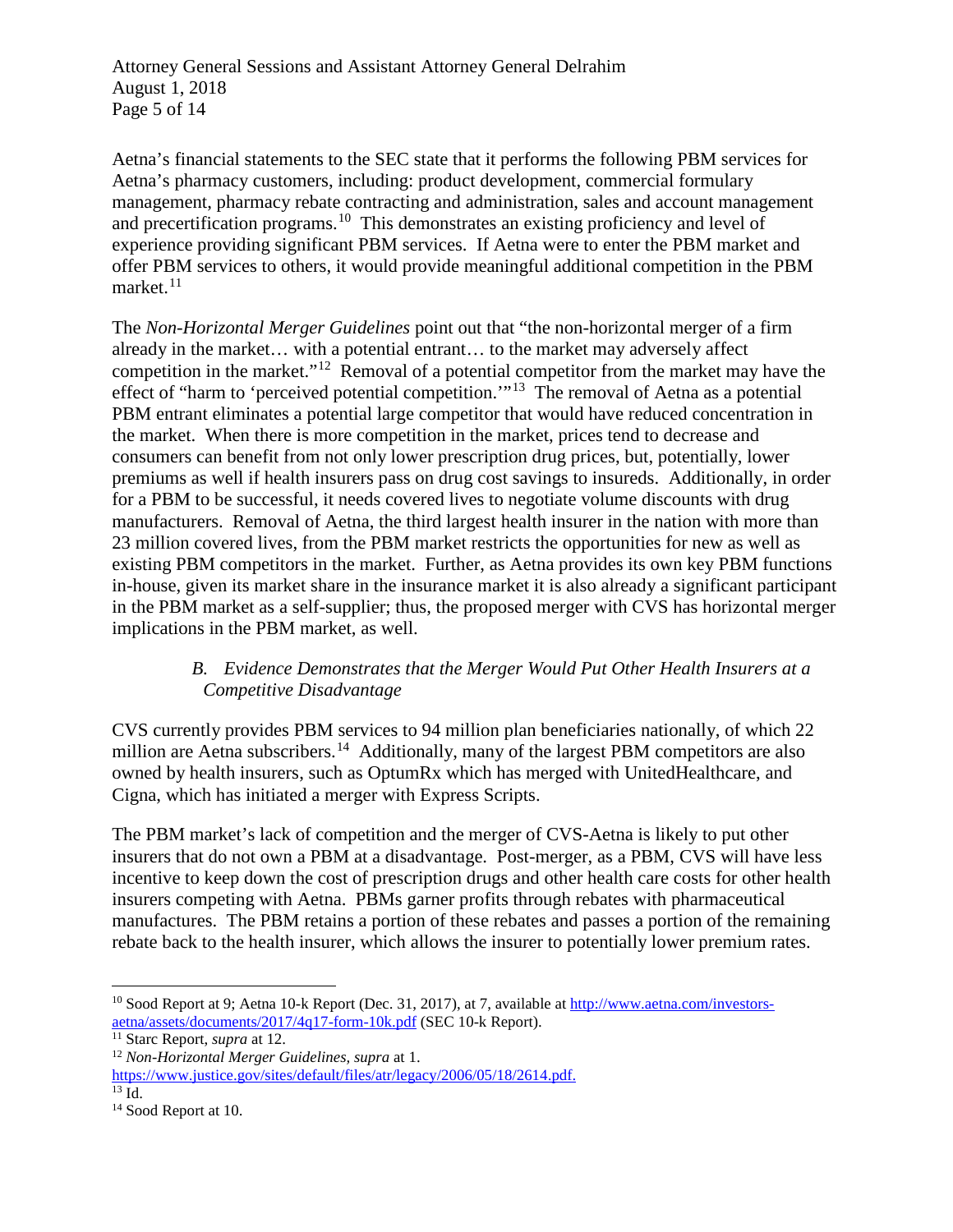Attorney General Sessions and Assistant Attorney General Delrahim August 1, 2018 Page 6 of 14

Post-merger, when acting in its capacity as a PBM, CVS would have less of an incentive to pass these rebates to contracted health insurers that may be in competition with Aetna. Consumers insured with those competitors could face higher premiums as a result.

The risk that CVS would have less of an incentive to pass on rebates or provide services to competing health insurers increases the risk of "vertical foreclosure." Vertical foreclosure occurs when a newly integrated distributor stops selling products to a downstream firm's rivals, or increases the rival's costs, such as if CVS refuses to contract with health insurers or increases the cost of prescription drugs to other health insurers.[15](#page-5-0) Vertical foreclosure increases antitrust concerns because a rival health insurer could be excluded from the market or forced to pay higher costs. Such risks are increased in a concentrated market like the current PBM market where an insurer has only two other large PBM firms to choose from, one of which is already owned by another health insurer (OptumRX – UnitedHealth).

Professor Neeraj Sood<sup>[16](#page-5-1)</sup> analyzed whether CVS-Aetna would have a financial incentive to place competing health insurers that contract with the combined entity's PBM at a disadvantage, and risk losing those PBM customers, in order to gain insurance customers. Professor Sood found that if CVS-Aetna, post-merger, lost a PBM customer it would equate to approximately \$23 in lost profits. However, a gain by CVS-Aetna of a health insurance consumer would result in approximately \$323 in profits. This results in a single insurance consumer being as valuable as fourteen PBM consumers, thus providing a strong incentive for CVS-Aetna to disadvantage competing health insurers in its PBM practices. $17$ 

The PBM market is largely unregulated, resulting in an opaque pricing and rebate structure that gives both the pharmaceutical manufacturer and the PBM incentives to allow higher prices and higher rebates, therefore increasing the risk of vertical foreclosure. Although CVS states that it currently passes along more than 90 percent of its overall rebates to clients, they provided no evidence of anything that would prohibit them from changing this practice post-merger.<sup>18</sup>

## *C. The CVS-Aetna merger will result in a need for two-level entry into the PBM and health insurance market.*

The CVS-Aetna merger will make it much more difficult to enter the PBM market unless the PBM is able to simultaneously enter, or is already in, the health insurance market. The *Non-Horizontal Guidelines* note that this "need for simultaneous entry to the secondary market gives rise to substantial incremental difficulty as compared to entry into the primary market alone."<sup>[19](#page-5-4)</sup> The cost for such entrance, including the process of building a provider network and securing sufficient covered lives, is extremely high and likely to create a bar to those smaller entities that previously may have been able to enter the PBM market only. Expert witnesses at the June 19,

<span id="page-5-0"></span><sup>&</sup>lt;sup>15</sup> Starc Report at 10.

<span id="page-5-1"></span><sup>&</sup>lt;sup>16</sup> Neeraj Sood, Ph.D., Professor of Public Policy, Sol Price School of Public Policy, University of Southern California.<br><sup>17</sup> Sood Report at 11-12.

<span id="page-5-2"></span>

<span id="page-5-3"></span> $18$  CVS-Aetna July 3, 2018 letter at 2.

<span id="page-5-4"></span><sup>19</sup> *Non-Horizontal Merger Guidelines, supra* at 27.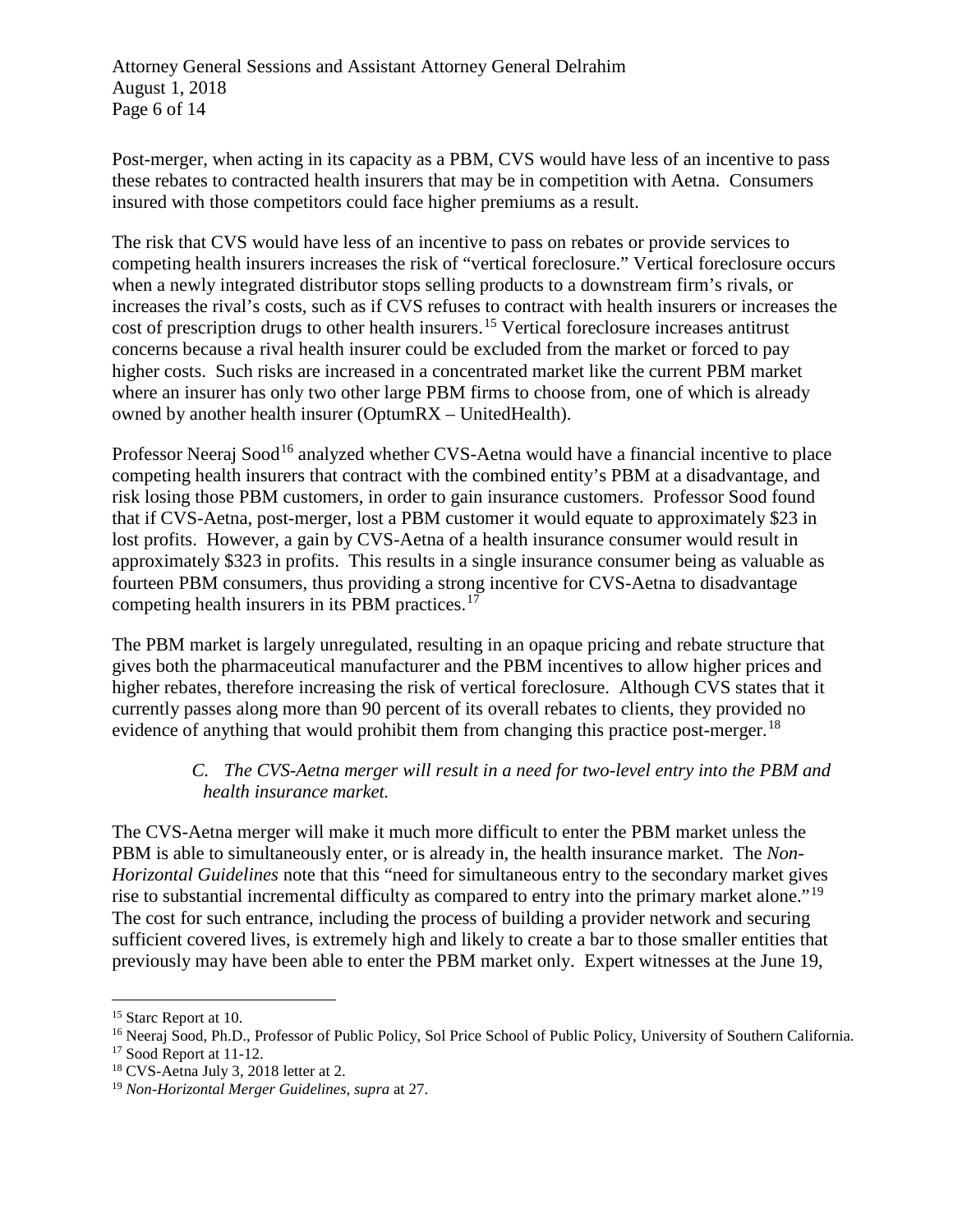Attorney General Sessions and Assistant Attorney General Delrahim August 1, 2018 Page 7 of 14

2018 hearing stated that new entrants to the PBM market would be required to have the capabilities to be a payer and PBM in order to compete in the PBM market after the CVS-Aetna merger.<sup>[20](#page-6-0)</sup> This additional burden on entry into the PBM market will only further stifle competition. [21](#page-6-1)

Additionally, in Aetna's SEC 10-K Report, it states that "other suppliers also provide certain [PBM] services" to Aetna.<sup>[22](#page-6-2)</sup> If, post-merger, Aetna transfers this business to CVS it will only further diminish the ability of new entrants to enter the PBM market if the opportunity to bid and contract to provide these services is removed from the market.

#### *D. The CVS-Aetna merger will harm independent retail pharmacies.*

Much like the PBM market, the pharmacy markets nationally are "uncompetitive or highly concentrated."[23](#page-6-3) In their supplemental letter, CVS Health argued that their pharmacy share "in California is 21.3% and nationally is 16.2%."[24](#page-6-4) While significant itself, this nationwide and California market share obscures the market dominance of CVS in specific regions. In filings with the Securities and Exchange Commission, CVS Health states "[w] e currently operate in 98 of the top 100 United State drugstore markets and hold the number one or number two market share in 93 of those markets."<sup>[25](#page-6-5)</sup> In 14 of the country's largest metro-areas, CVS and Walgreens, together, control 50 to 75 percent of the drugstore market.<sup>26</sup> Research suggests that drug prices consumers pay at pharmacies in a single local market may vary widely for the same product, but that drug prices found at independent pharmacies and online discount websites were lower on average than prices at chain drug stores, such as  $CVS<sup>27</sup>$  $CVS<sup>27</sup>$  $CVS<sup>27</sup>$  Consumers, then, are arguably better served when there is not only a competitive market, but when that market includes independent pharmacies and online discount websites to fill prescriptions in addition to large retail pharmacies. The CVS-Aetna merger will only serve to increase CVS's dominance in the pharmacy market and will likely increase overall prescription drug prices for consumers.<sup>28</sup>

In addition, CVS-Aetna could disadvantage other retail pharmacies by creating cost-sharing structures that incentivize insureds to seek services from CVS over their competitors. During our hearing, representatives from Aetna stated that they "certainly don't have any plans to modify cost sharing for CVS versus non-CVS retail pharmacies"<sup>[29](#page-6-9)</sup> to accomplish this. However,

<span id="page-6-0"></span> <sup>20</sup> Starc Report, *supra* at 11; Sood report, *supra* at 16.

<span id="page-6-1"></span><sup>&</sup>lt;sup>21</sup> Report of Professor Thomas L. Greaney, University of California Hastings College of Law, June 19, 2018 at 6, [http://www.insurance.ca.gov/01-consumers/110-health/60-resources/upload/Greaney-Statement-to-CA-Department-of-](http://www.insurance.ca.gov/01-consumers/110-health/60-resources/upload/Greaney-Statement-to-CA-Department-of-Insurance-6-19-18.pdf)[Insurance-6-19-18.pdf](http://www.insurance.ca.gov/01-consumers/110-health/60-resources/upload/Greaney-Statement-to-CA-Department-of-Insurance-6-19-18.pdf)

<span id="page-6-2"></span><sup>22</sup> SEC 10-k Report, *supra* at 7.

<span id="page-6-3"></span><sup>23</sup> Sood Report, *supra* at 13.

<span id="page-6-4"></span><sup>&</sup>lt;sup>24</sup> CVS Aetna Supplemental Submission to CDI July 3, 2018, at 3 [http://www.insurance.ca.gov/01-consumers/110](http://www.insurance.ca.gov/01-consumers/110-health/60-resources/upload/CVS-Aetna-Supplemental-Submission-to-CDI-July-3-2018.PDF) [health/60-resources/upload/CVS-Aetna-Supplemental-Submission-to-CDI-July-3-2018.PDF.](http://www.insurance.ca.gov/01-consumers/110-health/60-resources/upload/CVS-Aetna-Supplemental-Submission-to-CDI-July-3-2018.PDF)

<span id="page-6-5"></span><sup>25</sup> SEC 10-k Report, *supra* at 6.

<span id="page-6-6"></span><sup>26</sup> Sood Report, *supra* at 13

<span id="page-6-7"></span><sup>27</sup> Sood Report, *supra* at 6.

<span id="page-6-8"></span><sup>28</sup> Sood Report, *supra* at 14.

<span id="page-6-9"></span><sup>29</sup> Testimony of Kristen Miranda, California Market President & West Region Head, Aetna, CDI Transcript, *supra*, at 63:15-20.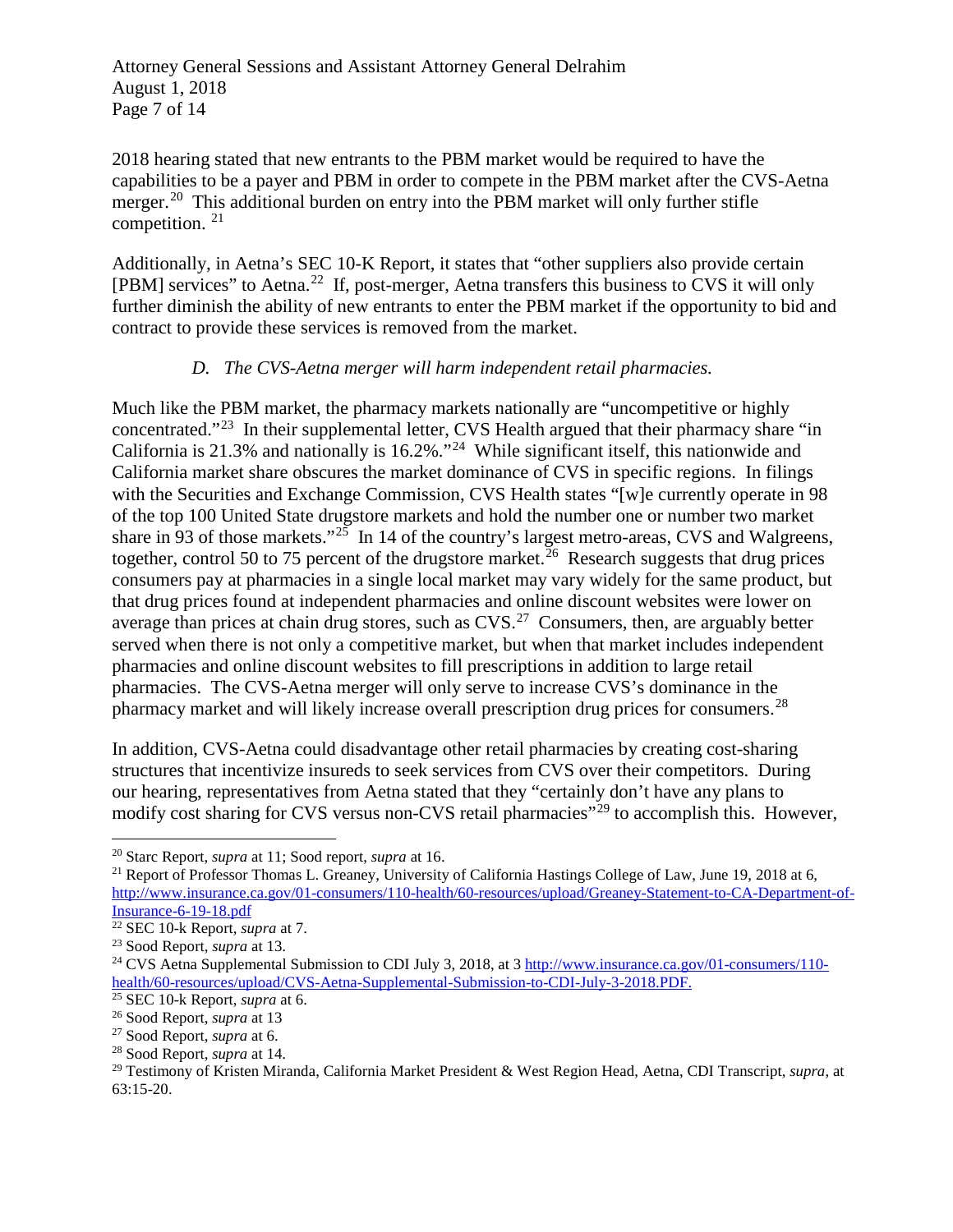Attorney General Sessions and Assistant Attorney General Delrahim August 1, 2018 Page 8 of 14

this vague response is far less than a binding affirmative commitment not to engage in anticompetitive behavior which could drive small, independent pharmacies out of business or result in CVS purchasing them, thus further concentrating the retail pharmacy market. Similarly, in addition to cost-sharing, the combined entity could engage in other anticompetitive conduct, such as giving preferential display to CVS pharmacies in price-comparison websites, or by Aetna providing preference to CVS pharmacies in network designs.[30](#page-7-0)

#### *E. The Market Dominance of CVS in Specialty Pharmacy, in Combination with Aetna, Would Provide Market Power That Promotes Anti-Competitive Practices That Negatively Affect Patient Care*

CVS Specialty, a subsidiary of CVS Health, is the largest specialty pharmacy in the nation.<sup>[31](#page-7-1)</sup> Three of the largest specialty pharmacies, owned by CVS Health, Walgreens Boots Alliance, and Express Scripts, account for 60% of all specialty prescription revenues.<sup>32</sup> CVS has a 25% specialty prescription market share by revenues.<sup>33</sup> Specialty pharmacies are a source of medications for patients with complex, serious conditions, such as cancer, cystic fibrosis, and HIV/AIDS; certain of these drugs (such as chemotherapy drugs) may, however, also be available from a treating physician.<sup>[34](#page-7-4)</sup> Specialty pharmacies are a significant source of revenue growth.<sup>35</sup> Because of the highly attractive potential for increased revenues, the combined CVS-Aetna entity will have strong incentives to steer insured persons, through such mechanisms as using preferential cost-sharing arrangements, towards CVS Specialty for specialty drugs, and financially penalize consumers for obtaining the specialty drug from their treating physician. This financial penalty fragments care by removing the oversight of the treating physician, which impairs monitoring of the course of treatment. This is of particular significance for chemotherapy treatments.[36](#page-7-6)

## III. THE MERGER WILL HAVE HORIZONTAL ANTICOMPETITIVE IMPACTS ON THE MEDICARE PART D MARKET.

# A. *Analysis of HHI Demonstrates that the Merger Would Significantly Increase Concentration in the Medicare Part D Market.*

Although the merger has been described as a vertical merger and the preceding analysis focuses on the potential anti-competitive impacts of the vertical merger, the CVS-Aetna merger also presents horizontal merger implications. Both CVS and Aetna participate in the Medicare Part D (Part D) prescription drug plan market. In 2018, 25 million people nationally and 2.3 million in

<span id="page-7-0"></span> <sup>30</sup> Sood report, *supra* at 13-14

<span id="page-7-1"></span><sup>31</sup> CVS Health 2017 Annual Report, at 10: [http://investors.cvshealth.com/~/media/Files/C/CVS-IR-v3/reports/cvs-ar-](http://investors.cvshealth.com/%7E/media/Files/C/CVS-IR-v3/reports/cvs-ar-2017.pdf)[2017.pdf.](http://investors.cvshealth.com/%7E/media/Files/C/CVS-IR-v3/reports/cvs-ar-2017.pdf)

<span id="page-7-2"></span><sup>32</sup> Starc report, *supra* at 10.

<span id="page-7-3"></span><sup>&</sup>lt;sup>33</sup> "The Top 15 Specialty Pharmacies of 2017: PBMs and Payers Still Dominate" Drug Channels, March 13, 2018, [https://www.drugchannels.net/2018/03/the-top-15-specialty-pharmacies-of-2017.html.](https://www.drugchannels.net/2018/03/the-top-15-specialty-pharmacies-of-2017.html)

<span id="page-7-4"></span><sup>34</sup> Starc Repot, *supra* at 13.

<span id="page-7-5"></span><sup>35</sup> Testimony of Barbara McAneny, M.D., CDI Transcript, *supra*, at 180:15-16.

<span id="page-7-6"></span><sup>36</sup> Id. at 181:22-25.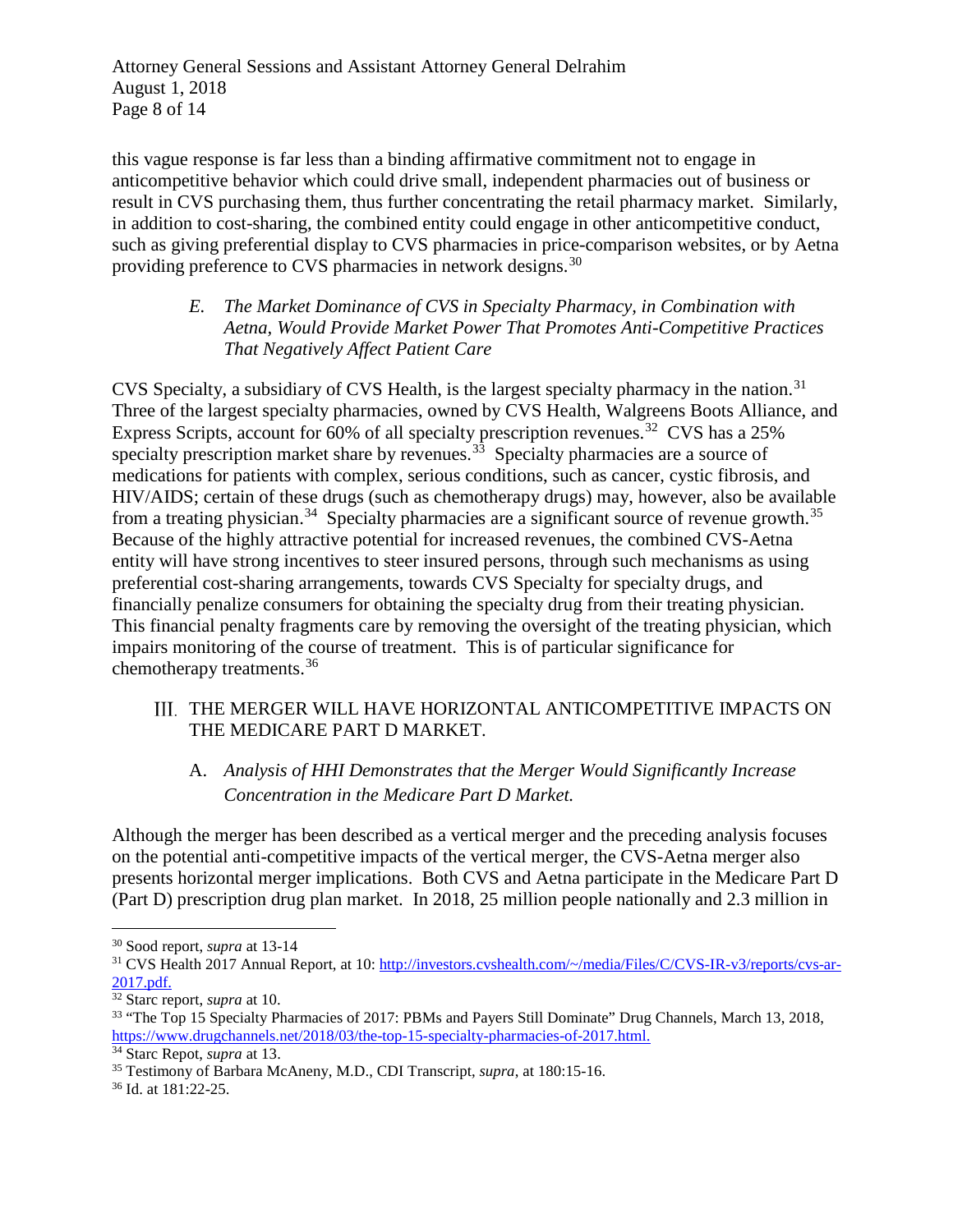Attorney General Sessions and Assistant Attorney General Delrahim August 1, 2018 Page 9 of 14

California are covered under a Part D prescription drug plan.<sup>37</sup> Nationally, Aetna has a 9% market share among Part D plans while CVS Health has a 24% market share, with even greater overlap in some geographic markets. Economic evidence suggests that increasing the market concentration and reducing competition for Part D plans will likely result in higher premiums.<sup>[38](#page-8-1)</sup> In some states, the combined Part D market share of CVS and Aetna is even greater-- in Connecticut, CVS has a 30.1 percent share of Part D enrollees and Aetna's share is 7.6 percent in that state.

Professor Richard M. Scheffler of the U.C. Berkeley School of Public Health analyzed the 34 Part D regions for overlap in the standalone prescription drug plans (PDP) that provide coverage to Medicare recipients (distinguished from Medicare Advantage Prescription Drug Plans (MAPDP)). Dr. Scheffler used the Herfindahl-Hirschman Index (HHI) to measure the PDP market concentration, in accordance with the *Horizontal Merger Guidelines.* To determine the HHI, Dr. Scheffler calculated market concentration using two different assumptions 1) premerger HHI, with CVS and Aetna operating as separate firms; and 2) post-merger HHI, where CVS and Aetna operate as a single firm. Additionally, market concentration measures from 2009 to 2017 were calculated to show the trend in the PDP market.

Professor Scheffler concluded that the CVS/Aetna post-merger HHIs and HHI increases would result in determinations of "presumed likely to enhance market power" or "potentially raise significant competitive concerns and often warrant scrutiny" in a large number of counties for each of these markets, as defined in the *Horizontal Merger Guidelines*, as follows:

- 1. Market Concentration Trends and Post-Merger HHI:
	- a. The national PDP market would become moderately concentrated (HHI of between 1,500 and 2,500) with an HHI increase over 400, and thus the merger would "potentially raise significant competitive concerns and often warrant scrutiny."
	- b. The California PDP market would become moderately concentrated (HHI of between 1,500 and 2,500) with an HHI increase 434 points, and thus the merger would "potentially raise significant competitive concerns and often warrant scrutiny."

These HHI and HHI increase levels, together with relatively high entry barriers, increase the oligopolistic nature of these markets and raise a reasonable probability of coordinated anticompetitive conduct by market participants.

CVS and Aetna representatives, both at our June 19th hearing and in a supplemental submission, assert that there is ample competition in the Part D market, because the PDP market also competes with MAPDP. I find this assertion unpersuasive and not supported by the weight of evidence. Instead, I agree with the court in *United States v. Aetna Inc.*, 240 F.Supp.3d 1, 20, 42

<span id="page-8-0"></span> <sup>37</sup> AMA report, *supra* at 2.

<span id="page-8-1"></span><sup>38</sup> Starc report, *supra* at 3.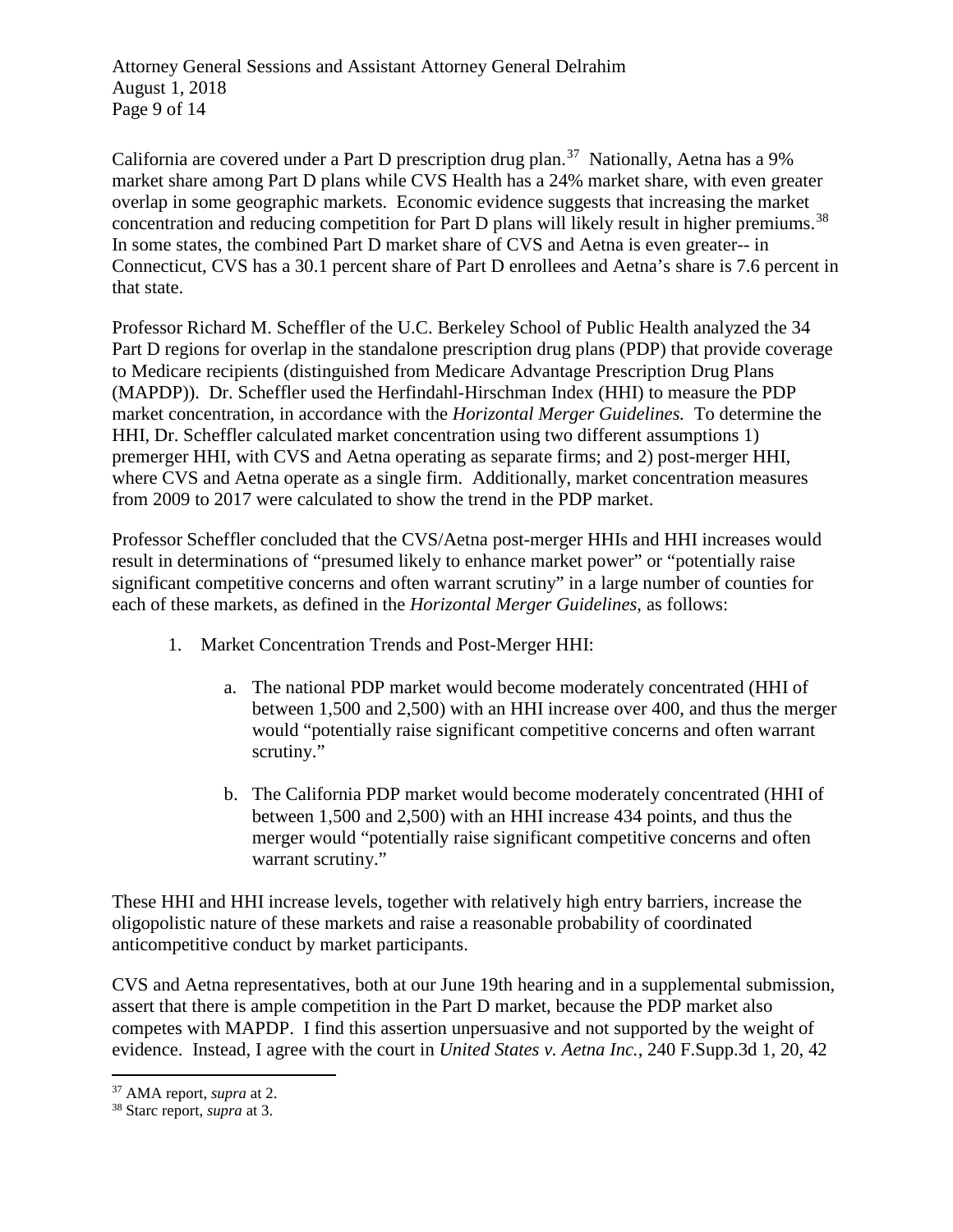Attorney General Sessions and Assistant Attorney General Delrahim August 1, 2018 Page 10 of 14

(D.D.C. 2017), that there is very little consumer movement between MAPDP and PDP plans in response to price increases. Other studies have also shown that most Medicare enrollees tend to stick with their original plan of choice, even when they are faced with relatively large premium increases.<sup>39</sup> It is true that there are ten competitors in the PDP market in California, but this merger would result in just three competitors controlling 83% of the market,<sup>[40](#page-9-1)</sup> a significant concentration of the market with likely anti-competitive impacts.

- IV. CVS AND AETNA HAVE PROVIDED NO RELIABLE EVIDENCE DISPROVING THE LIKELY HARMS FROM THE MERGER, OR INDICATING THAT THE ASSERTED EFFICIENCIES OR CONSUMER BENEFITS WOULD COUNTERACT THE HARM TO COMPETITION
	- *A. The Companies Have Neither Provided Reliable Evidence of Claimed Efficiencies, Nor Reliable Evidence that Efficiency Savings Will Be Passed on to Consumers.*

The *Horizontal Merger Guidelines* note that "[e]fficiency claims will not be considered if they are vague, speculative, or otherwise cannot be verified by reasonable means" or if the efficiencies could be achieved unilaterally or by collaborative means short of a merger.<sup>[41](#page-9-2)</sup> When the parties fail to present persuasive evidence about a merger's benefits, such as actual efficiencies, one can infer that evidence is lacking.

In testimony at our hearing, CVS asserted that the proposed acquisition would result in \$750 million dollars of savings from reduced marketing, as well as general and administrative expenses. At the hearing, I asked representatives of both CVS and Aetna for greater detail on how these savings would be generated and what percentage of these savings would be passed on to consumers. They were unable to provide an estimate. $42$ 

> Commissioner Jones: Let me ask specifically, will the entirety of the \$750 million be allocated to reductions in premium or decreases in the rate of increase of premium for the merged entity?

> Mr. Moriarty *[Executive Vice President, Chief Policy and External Affairs Officer, General Counsel, CVS Health]*: I can't say, Commissioner, what percentage will. There will certainly be some. There obviously are investments that need to be made in systems and other programs to drive these longer term, and you'll see a component of that reinvested into the business as well to improve the services and develop better programs as we go forward.

<span id="page-9-0"></span> <sup>39</sup> *To Switch or Not to Switch: Are Medicare Beneficiaries Switching Drug Plans To Save Money?* October 10, 2013, Kaiser Family Foundation, available at: [https://www.kff.org/medicare/issue-brief/to-switch-or-not-to-switch-are](https://www.kff.org/medicare/issue-brief/to-switch-or-not-to-switch-are-medicare-beneficiaries-switching-drug-plans-to-save-money/)[medicare-beneficiaries-switching-drug-plans-to-save-money/.](https://www.kff.org/medicare/issue-brief/to-switch-or-not-to-switch-are-medicare-beneficiaries-switching-drug-plans-to-save-money/)

<span id="page-9-1"></span><sup>40</sup> Based on April 2018 CMS plan enrollment data.

<span id="page-9-2"></span><sup>41</sup> *Horizontal Merger Guidelines*, *supra,* at 30.

<span id="page-9-3"></span><sup>42</sup> CDI Hearing Transcript, 13:12-4, 16-19, 50:13-51:1, 51:14-51:19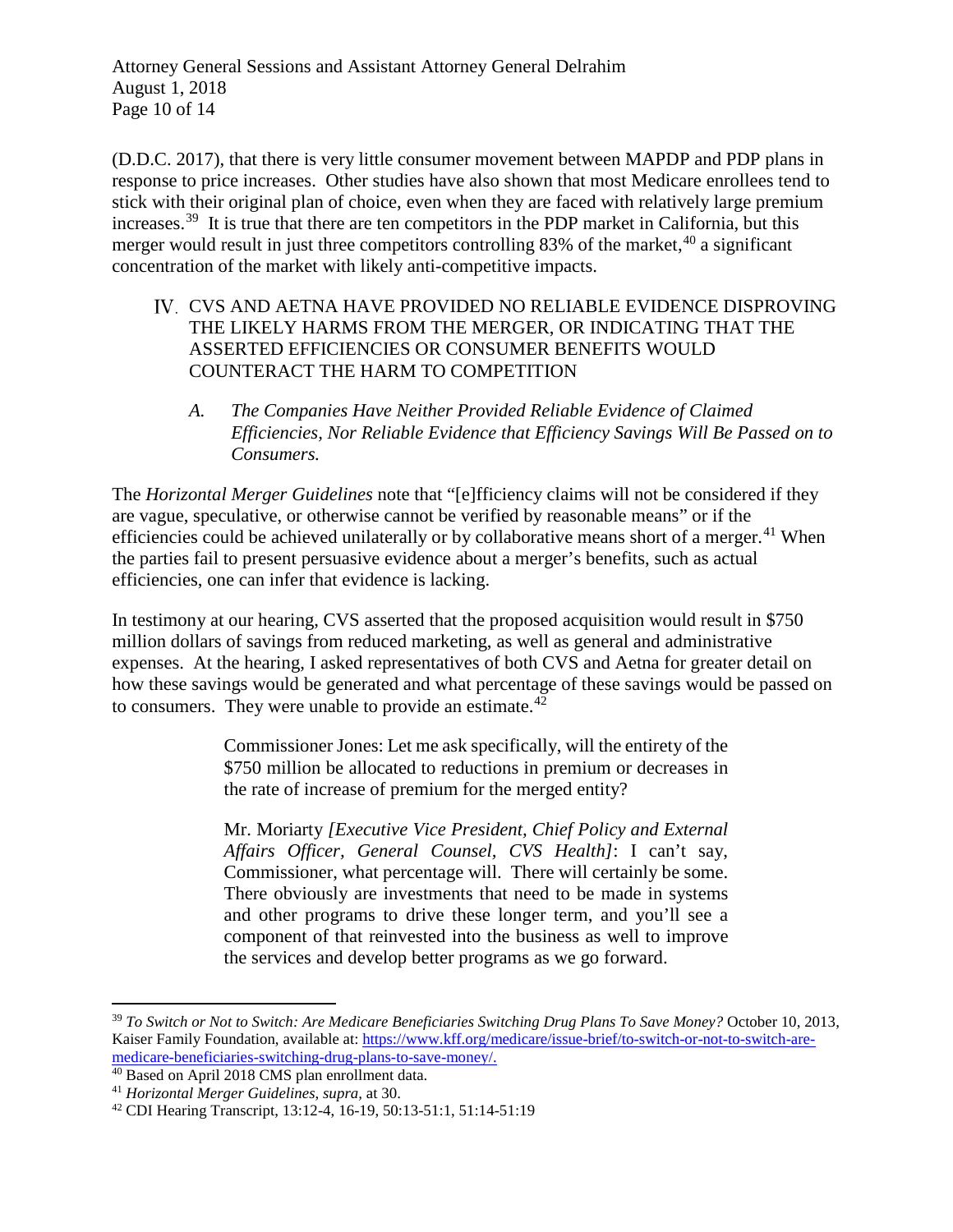…

Commissioner Jones: Can Aetna give me any estimate of the portion of the \$750 million a year that can be allocated to premium reductions or decreases in the increase in premium?

Mr. Wingle *[Vice President for Operations, Product, and Technology, Aetna.]*: I don't have that information available at this time.

Similarly, in the two supplemental responses provided by the companies after the hearing, the companies were unable to quantify the estimated premium reduction anticipated as a result of the alleged efficiencies resulting from the merger.<sup>43</sup> This alleged benefit should be considered speculative in any weighing of benefits against anticompetitive impacts.

Professor Sood noted that "[p]ost-merger CVS would have a stronger incentive to control prescription drug costs… and overall health care costs for Aetna."[44](#page-10-1) This is in comparison to the current assumption that, as a PBM, CVS does not have as strong an incentive to negotiate greater savings on behalf of health insurers. Post-merger "CVS would have reduced incentives to engage in practices that increase rebates at the cost of increasing spending on prescription drugs for Aetna."[45](#page-10-2) However, as Professor Sood points out, the estimated savings and increased efficiencies touted by CVS-Aetna only occur if Aetna is not already providing its own core PBM services including strategic decisions on formulary design and price negotiations with pharmaceutical companies.[46](#page-10-3) Currently, it appears that Aetna already performs its own core PBM services including product development, formulary management, pharmacy rebate contracting and administration, sales and account management, and precertification programs. As Aetna already performs its core PBM functions, the potential efficiencies from merging with the PBM arm of CVS would be minimal."<sup>[47](#page-10-4)</sup>

Additionally, Professor Lawton Burns<sup>[48](#page-10-5)</sup> and others noted that healthcare related mergers, including non-horizontal mergers, result in price increases, not price decreases. [49](#page-10-6) An increase in market power does not necessarily result in savings being passed on to consumers.

## *B. Neither CVS nor Aetna Have Provided Reliable Evidence that Quality Will Improve*

At our hearing, CVS and Aetna's representatives only spoke in generalities about quality improvement. As noted above, academic experts on health insurer mergers find that in an

<span id="page-10-0"></span> <sup>43</sup> CVS-Aetna Supplemental Submissions to CDI on July 3, 2018, at 2-3, July 16, 2018, *supra.* 

<span id="page-10-1"></span><sup>44</sup> Sood Report, *supra* at 8.

<span id="page-10-3"></span><span id="page-10-2"></span><sup>45</sup> Sood Report, *supra* at 8. 46 Sood Report, *supra* at 9.

<span id="page-10-5"></span><span id="page-10-4"></span><sup>&</sup>lt;sup>48</sup> Lawton Burns, Ph.D., MBA, James Joo-Jin Kim Professor, Department of Health Care Management, The Wharton School, University of Pennsylvania.

<span id="page-10-6"></span><sup>49</sup> Burns Report, *supra* at 7.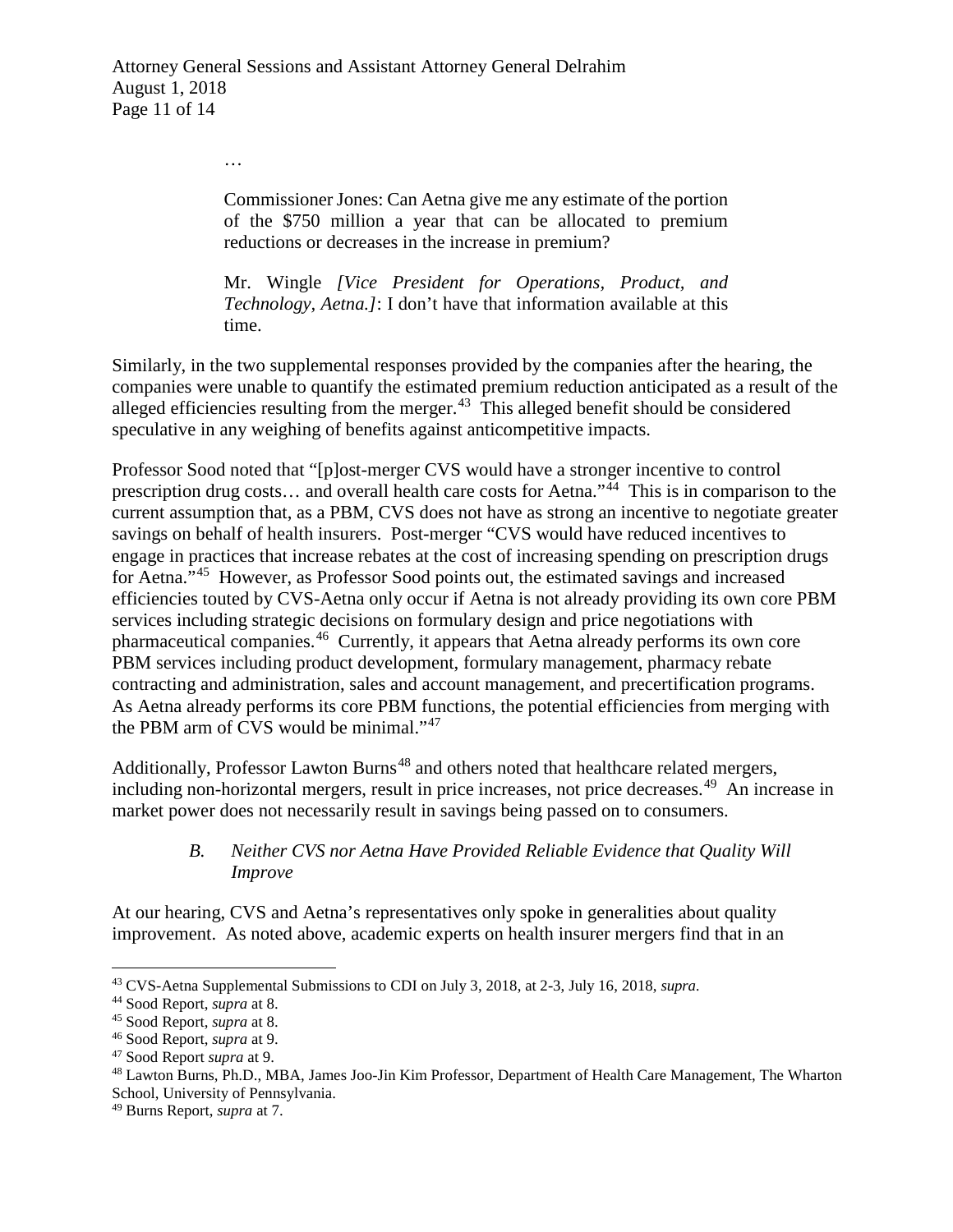Attorney General Sessions and Assistant Attorney General Delrahim August 1, 2018 Page 12 of 14

oligopsony, quality usually decreases when there are so few competitors that they lack an incentive to compete to attract or retain customers by improving quality.

## *C. The CVS-Aetna merger will not benefit consumers*

PBMs act as intermediaries between drug manufacturers, employers, and health insurers. PBMs earn profits by selling prescription drugs at a markup to self-insured employers and health insurers. Arguably, the CVS-Aetna merger could drive down prescription drug costs because CVS would have an incentive to negotiate lower drug prices on behalf of Aetna, which could assist Aetna in lowering premiums. However, problematically, CVS and Aetna representatives would not commit to lowering premiums. Instead, they cite only to the "synergies" created by the merger which will result in cost savings to Aetna insureds, invoking the UnitedHealth – OptumRx merger as an example. CVS and Aetna state that UnitedHealth – OptumRx merger created "overall savings of \$11-16 per member per month" and CVS expects that their merger would "yield hundreds of millions of dollars in medical cost savings, which could be passed on to consumers in the form of lower health premiums."[50](#page-11-0) However, despite these savings, CVS-Aetna continues to refuse to commit to pass these savings on to consumers in the form of reduced premiums.

The "synergies" cited by CVS as benefiting consumers include: improving chronic care management, shifting care to lower-cost and more convenient sites, earlier and more effective medical interventions, and increased medication adherence. CVS relies on these methods as potential cost savings to consumers, by reducing the cost of site of care (by, for example, offering MinuteClinic visits rather than a doctor or urgent care visit) as well as number of occurrences (lower copays if visits are reduced). While such cost reductions may occur, it is more likely to affect a smaller number of high-frequency users. A reduction in premiums (that Aetna and CVS will not commit to) would help Aetna consumers across the spectrum. Further, as detailed in the testimony and report of Professor Burns, the purported benefits of the proposed merger's focus on clinics based in retail pharmacies do not outweigh the risks of fragmentation of care, reduction in care coordination by primary care providers, and avoidance of underserved populations, including persons with complex, chronic conditions.<sup>[51](#page-11-1)</sup> The asserted benefits and efficiencies, if any, of a combination of clinic-pharmacy-and-insurer arise from a level of integration that can be obtained through contracting, without triggering the competitive concerns arising from this merger.

## *D. Divestitures Will Not Fully Restore Competition or Adequately Protect Californians.*

As to the horizontal aspects of this merger, divestiture of some portion of either or both companies or undertakings as to rates, quality, or investments will not remedy or sufficiently mitigate the anticompetitive impacts and results of this merger.<sup>52</sup> Further, once a merger is completed and consumers and competitors begin to experience the negative impact of the

<span id="page-11-0"></span> <sup>50</sup> CVS-Aetna Supplemental Submission to CDI, July 3, 2018, *supra* at 3 (emphasis added).

<span id="page-11-1"></span><sup>51</sup> Burns Report, *supra* at 8-22.

<span id="page-11-2"></span><sup>52</sup> *Horizontal Merger Guidelines*, *supra, s*ection 10.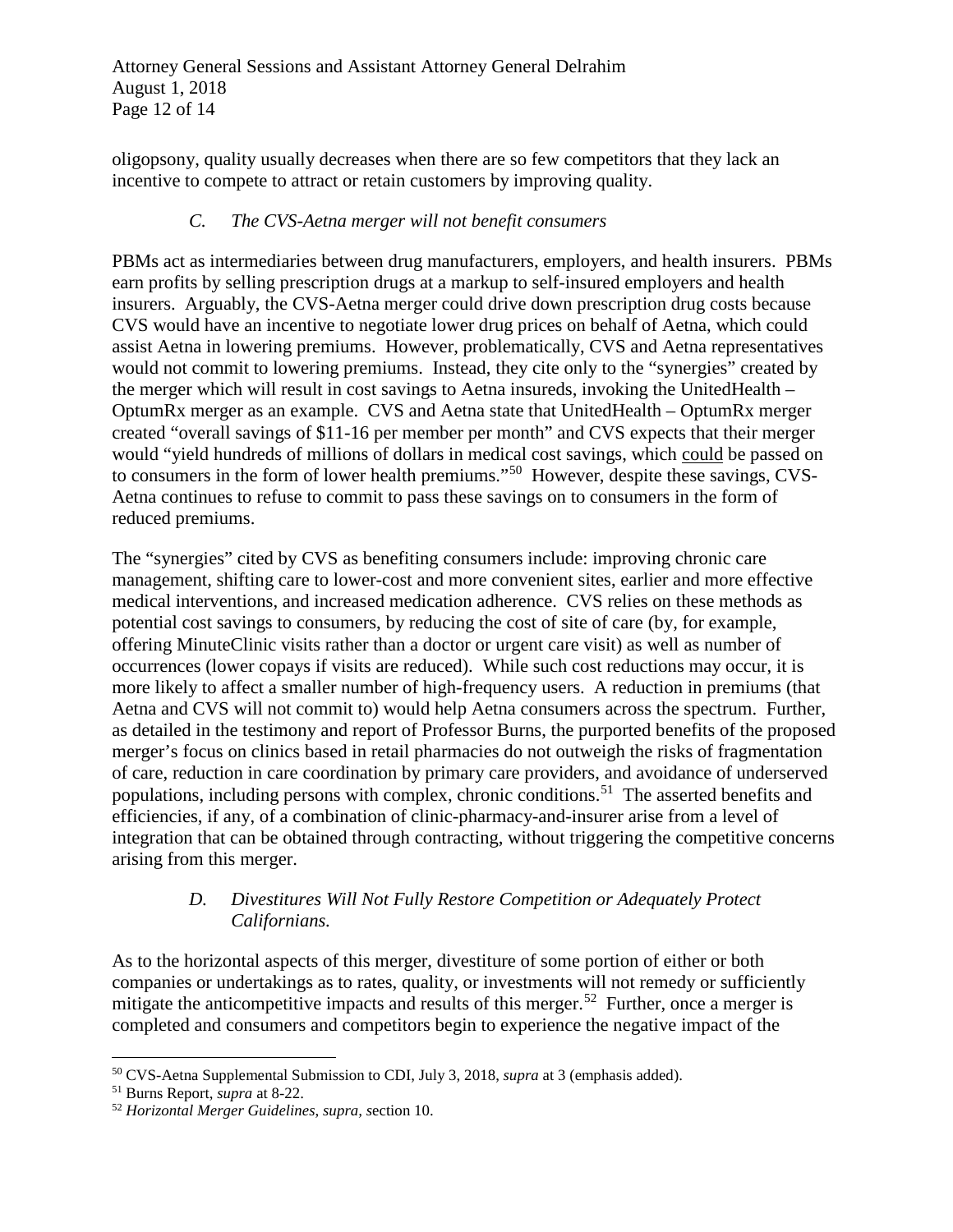Attorney General Sessions and Assistant Attorney General Delrahim August 1, 2018 Page 13 of 14

merger, it will be too late to effectively mitigate these adverse outcomes. The law requires that any remedies fully restore competition. The necessary divestitures in the markets would be close to impossible to accomplish given the number and scale of the impacted areas. Additionally, divestiture to a company with an already significant market share would not remedy the competitive situation, and divestiture to a new entrant would likely fail in short order. A retrospective analysis of mergers indicates that even smaller divestitures fail to achieve the desired pro-competitive goals.<sup>[53](#page-12-0)</sup>

## REGULATORY EXPERIENCE WITH AETNA URGES CAUTION

In testimony during the hearing, CVS and Aetna represented that the combined entity would implement safeguards that will prevent anticompetitive conduct after the merger. However, my Department's regulatory experience with Aetna Life Insurance Company is instructive, in that compliance with legal requirements cannot be assumed to occur in the absence of oversight. For example, the Department's most recent publicly available market conduct examination of Aetna Life Insurance Company indicated a persisting trend of likely violations<sup>[54](#page-12-1)</sup> relating to Aetna's claims handling procedures and practices. This exam found numerous alleged violations, including improper representation of pertinent facts and policy provisions to claimants, incorrect denials, unsatisfactory settlements, failure to inform the insured of the right to independent medical review, and failure to conduct fair investigation of claims. The exam also found violations related to claims handling, including but not limited to failure to conduct a thorough investigation, and failure to provide clear reasons for denial of claims.<sup>[55](#page-12-2)</sup>

Similarly, in recent years, Aetna Life Insurance Company's proposed prescription drug formularies, compared with those of other insurers, have been among the most restrictive in terms of coverage, with Aetna Life Insurance Company placing drugs vital to treating chronic conditions on high-cost tiers and subjecting insureds to excessive utilization management, and raising significant concerns regarding discriminatory formulary and plan designs that would discourage the enrollment of consumers with certain health conditions. My Department found that over half of the covered drugs for the treatment of opioid dependence, and opioid reversal agents, were placed on inappropriately high cost tiers in Aetna Life Insurance Company's proposed formularies. Similar inappropriate placement, as well as inappropriate prior authorization and specialty pharmacy restrictions, were seen for drugs used in HIV treatment. Resolution of these instances of inappropriate placement required regulatory intervention by my Department.

<span id="page-12-0"></span> <sup>53</sup> John Kwoka, Merger Control, and Remedies: A Retrospective Analysis of U.S. Policy (MIT Press 2015).

<span id="page-12-1"></span><sup>&</sup>lt;sup>54</sup> Department examiners determined these violations based on a review of documentation provided in the course of performing market conduct examinations. The violations, however, are technically "alleged violations" because they have not undergone a formal administrative or judicial process.

<span id="page-12-2"></span><sup>&</sup>lt;sup>55</sup> Further caution in the review of this merger is merited as this month another state insurance regulator issued an order of penalty against the CVS Caremark PBM operation, with a fine of over \$1.5 million, for repeated violations related to claim denials. [http://insurance.ky.gov/Documents/CVS%20Caremark%20Order%20-](http://insurance.ky.gov/Documents/CVS%20Caremark%20Order%20-%20Press%20Release.pdf) [%20Press%20Release.pdf](http://insurance.ky.gov/Documents/CVS%20Caremark%20Order%20-%20Press%20Release.pdf)